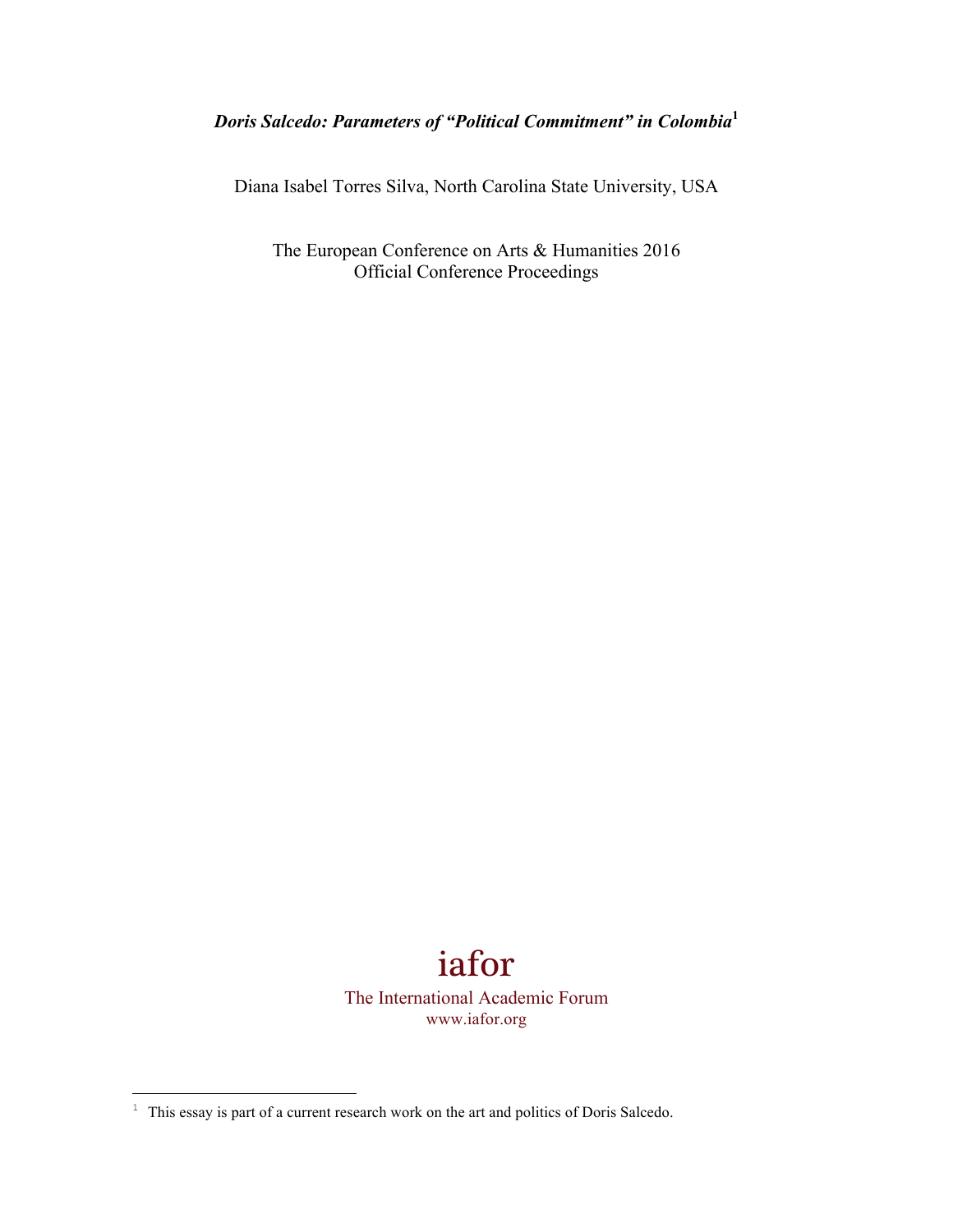Doris Salcedo is a sculptor-installation artist, a "maker of objects" - as she likes to think of herself- and, internationally, she is probably the most widely recognized artist in the history of Colombian visual art. Some would say that she is the most prestigious Latin American artist of the day (Ruiz, J, 2015, November 28). This can be appreciated in the retrospectives which the Chicago Museum of Contemporary Art and New York's Guggenheim Museum mounted of her work in 2015, and a third which is currently being shown at the Pérez Art Museum in Miami. At the same time, there is an installation which she will inaugurate in 2017 for the Reina Sofia Museum in Madrid, to honor the memory of those who have died drowning in their attempts to reach the coasts of Europe. All of this confirms that she is at the pinnacle of her artistic career.

A brief look at that career shows that while she has not exhibited much in galleries or museums in Colombia (Luis Angel Arango, 1994, Garcés-Velásquez, 1989, Casa de la Moneda, 1985), her work has been shown in many major venues elsewhere. In Britain, Salcedo is best known for her work *Shibboleth*, a controversial intervention in the form of an enormous crack in the ground, mounted along the entire Turbine Hall of the Tate Modern which was displayed for several months in 2007-2008. She has also had exhibitions in the Tate Gallery (1999), in the Rivoli Castle in Turin (2005) and in the University Museum of Contemporary Art in Mexico City (2011), amongst others. In 2014, she won the ninth Hiroshima Art prize at the Hiroshima City Museum of Conceptual Art, and before that she received the Velazquez Prize of the Visual Arts, awarded by the Spanish Ministry of Culture (2010), and a number of other distinctions.

Salcedo was born in Bogota, Colombia, and still lives and works there. She believes that her work is politically and socially committed. "Art in itself is always political, because it is always opening up unknown ways, unknown spaces, and art is also notably ideological, so it is always for or against the establishment" (Razón Pública, 2013, April 4). According to Salcedo, the theme of her work is war conflict and its intrinsic violence. She says (quote)"I take on, with full responsibility, the theme of violence and war. I don´t think that in my work this theme develops in an evolutionary way." (Princenthal, Bausualdo & Huyssen, 2000, p.140). In this context, Salcedo is interested in the point of view of the victims "My works are for the victims of violence. I try to be a witness of the witness. I look for an intimate proximity with the victims of violence that allows me to stand in for them" (Princenthal et al., 2000, pp. 140-141). Although she has set down her roots in Colombia, her work has no intention of being parochial: "When I take the case of Colombia, I do so because that is the reality that I know best… I do not speak of the violence in Colombia from a nationalist perspective." (Princenthal et al., 2000, p. 142).

My research, still in progress, will try to show how Salcedo´s artwork by the combination of stereotyped symbols seems to awaken emotional reactions of empathy and dejection in the viewer due to the grief and death of the victims of violence. It also shows an emotional and un-transcendental "political commitment" that rather than de-ideologizing, helps to perpetuate the ruling capitalist ideology. It does not go deeply into the historical causes underlying that grief. It is content with a superficial approach which catches viewers' emotions relatively easy but does not turn these emotions into action.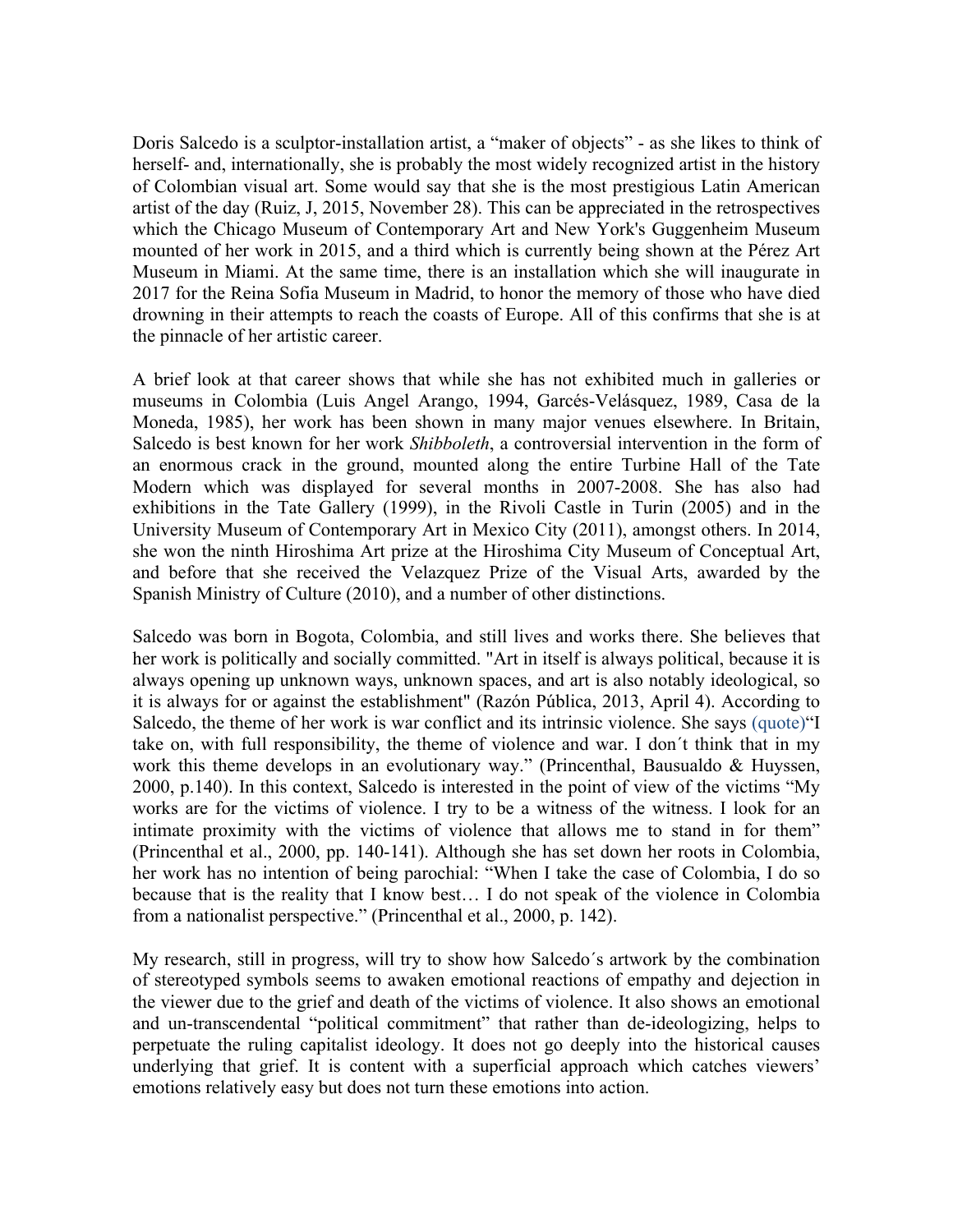In advance on the mentioned research this essay will begin, first, with a brief look at the primary political intention of Salcedo´s art and the way it converges with the Colombian "New Theatre", close to Brecht´s Marxism. Second, it will analyze one of the first series of sculptures by Salcedo, *Untitled* (1995-2008), trying to show how, while this series of sculptures could be interpreted as an allusion to the suffering of the victims of Colombian political violence, they might equally suggest that underlying historical causes of that violence are unchageable. In this way, Salcedo´s work would contradict the de-ideologizing intentions the artist herself expresses.

## **1. "New Theatre" and Political Intentions in Salcedo´s Work**

Salcedo believes that art in itself is political, and its intention, to the extent that it makes some hidden content visible, might potentially transform the conditions of life of the viewer. That is, that art is aimed to strip the viewers of ideologies. In fact, she states: "Art is always linked to politics, whether or not that is explicit in a work, because what art does is to open spaces and expand them, so that people can see, say, exist, do, be seen and live a full life" (El Espectador.com, 2010, May). This viewpoint converges with Brecht's thoughts about the theater's need for liberation and transformation of reality, he says: "Our spectators not only have to listen to the way in which Prometheus is bound in chains, but also we have to be active in the pleasure of freeing him" (1972, p.7) and seems to reveal an aspect which has been little analyzed in Salcedo´s work, and one that could have defined her artistic career. In effect, Salcedo was to make it explicit in an interview published in her catalogue in 2000, that before she dedicated herself to sculpture, she was interested in the Colombian Theatre of the 1970s (strongly influenced by Brecht), and indeed, that for a time she came to work in stage set design. That experience, mentioned almost in passing, might seem to be a turning point at the start of her artistic development, and might have determined her need to connect the performing arts and critical analysis in her own work:

"I had an extremely thorough training in painting - which I think comes through clearly when you see the surfaces of my works – but I was also interested in theatre. I worked for a short time designing stage sets. It was in the Colombian theater of that time, with its political overtones, that my interests in arts and politics came together; however, this engagement with theatre was just a brief interlude" ((Princenthal et al., 2000, p. 8).

At about the time that Salcedo says that she was designing stage sets, the strongest movement in Colombian theatre was "New Theatre", which had a manifestly political commitment. Arising on the backdrop and context of the Cuban Revolution and in line with Brecht's epic theatre, "New Theatre" aimed to strip the audience of ideologies and allow the opportunity to reflect on the hidden political and social contradictions behind the official versions; to generate a transforming social awareness among intellectuals and proletarians. Therefore, it is quite possible to think that, at least at the beginning, Salcedo´s work was influenced by "New Theatre" and its transforming intentions close to Marxist thought. How far she went with them is something that we will try to analyze in the next topic.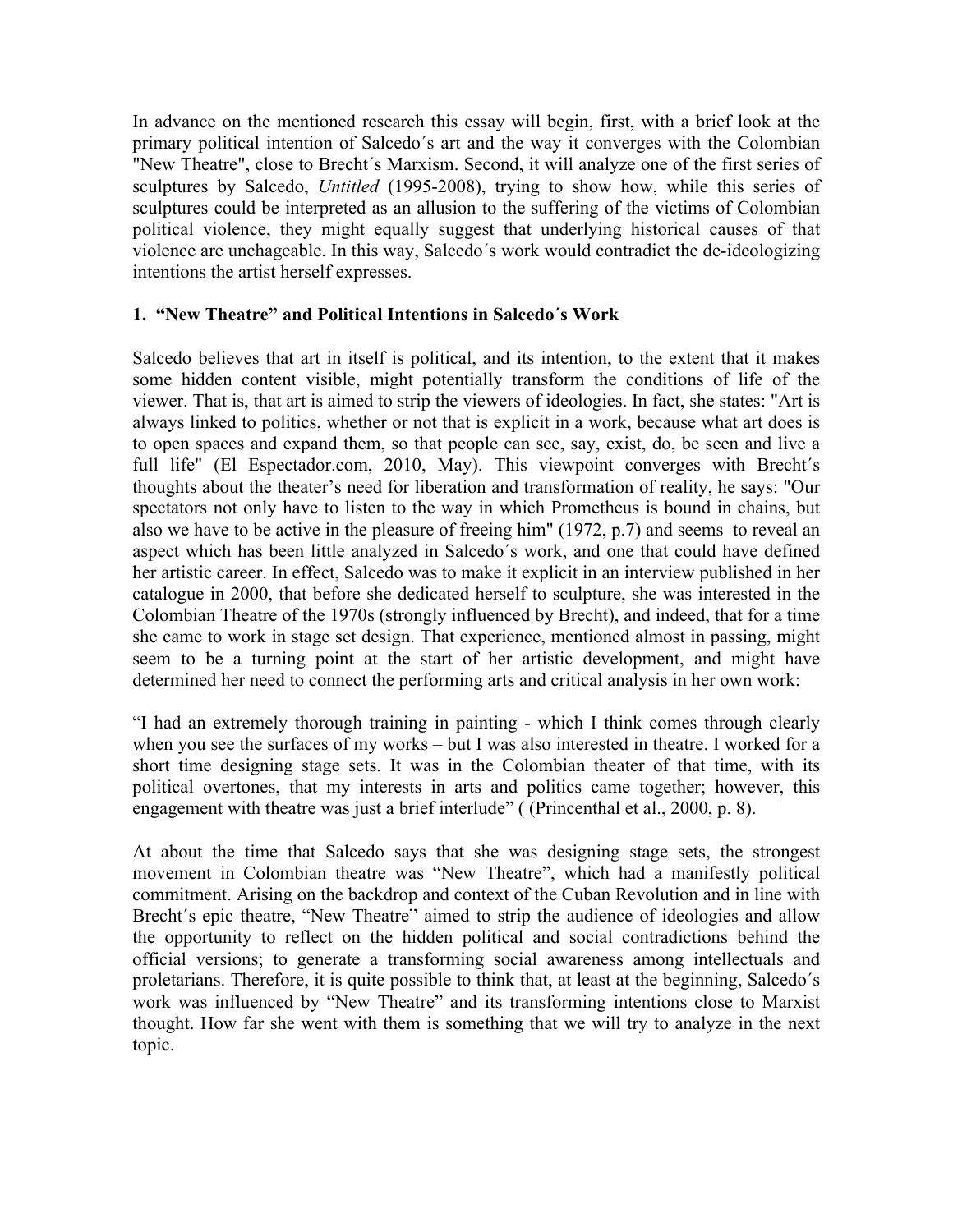## **2. Analysis of Salcedo´s First Works. Household Furniture Sculptures,** *Untitled* **(1995- 2008)**

With some variations, Doris Salcedo's work is seen as a series of personal reinterpretations of household furniture, things which are usually found in the home. Salcedo takes a piece of furniture out of this plane, and invites it to be a fundamental part of her artistic language. However, it is not any random, old piece of furniture. The piece she selects is not industrial; it's made of wood, the raw material that shares its organic character with the human body (Princenthal et al., 2000 p. 72. Salcedo takes pleasure in symbolic materials since her time in contact with Beuys, (Princenthal et al., 2000, p.10). From certain points of view, the furniture that she selects is "classical", and from others "*démodé*". In Colombia, wardrobes are no longer part of a modern home, they have been replaced by "closets"; they survive today in period houses, farmhouses and country villages where the modern world has not finally ousted them. They are a kind of furniture threatened by extinction. They are pieces that are ´on their way out´; a presence that suggests the past.

Conceptually, a wardrobe is an empty space, intended to be occupied constantly by intimate objects which are discreetly arranged and disarranged inside them, hidden behind something; out of the sight of others. Symbolically, it is a space of the Intimate. Ideologically, it is a space of Private Property. We can only cross the threshold of a wardrobe with proper authorization; otherwise, we are committing some sort of half- (or even, wholly) criminal act, disrespectful of a frontier: the frontier of the intimate, and the territory of private property. The wardrobe belongs to the home, and within that home, to one's own room. It is a space of the intimate-within-the-intimate. It contains the greater part of the material life of the individual, what belongs to him/her, what identifies him/her, what he or her is made of. Clothing, shoes: memories. If we take the wardrobe out of this setting and put it in a public space is, in itself, a violation of its nature. Salcedo does this in her early works. Her *Untitled (1992-1988)* is a series of wardrobes, overlapping in different ways. The timid wooden wardrobe, meant to be used in intimacy, and to be a place occupied by intimacy, is exposed to public view. However, the human gaze is unable to penetrate it. Salcedo made it her aim to fill its empty spaces, destined for intimate things, with concrete things – precisely, with concrete. What it used to treasure now remains forever hidden, trapped, frozen in time. It can no longer be filled up with other things. It has lost its adaptability to be used. It has lost its functions. It has become a fetish of a fetish, in Marxist terms, of what it used to be, and become mummified for all time. Here and there, that concrete allows us to see scraps of cloth of intimate things. Here we recognize the person who "lived in" it and simultaneously, the person who can no longer live in it ever again. The wardrobe suggests the solidified presence of the *somebody* that it evokes. A *somebody* whose adaptability has also been frozen and mummified forever, a corpse. Salcedo would say that this *somebody* was a victim of violence, just like the wardrobe violated by being made public and being weighed down by cement.

Those who could see the wardrobes all together in Carnegie International in Pittsburgh (1995) thought that they were uncomfortable, or even distressing, "suffocating", "tortured objects", and associated them with people who had disappeared violently. According to Colombian scholar Margarita Malagón international critics referred to Salcedo´s wardrobes as: "a series of commemorative tombs", "monuments made in the name of a silenced and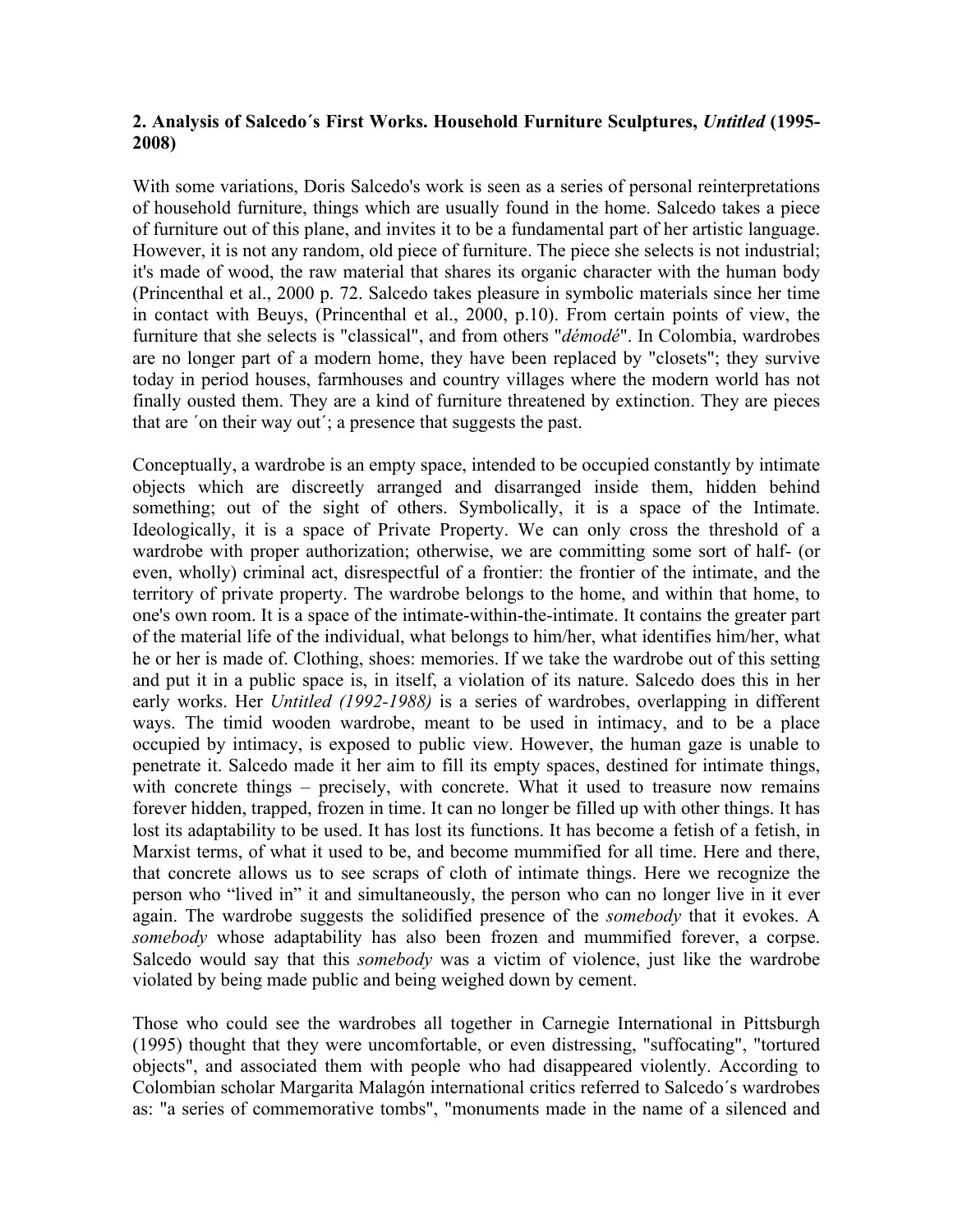forgotten humanity", "those who were silenced in her country" (p. 172-174).



1 *Sin Título* http://masdearte.com/dos/media/n\_chicago\_salcedo5.jpg 2 *Sin Título* https://wgrogan1.files.wordpress.com/2010/04/salcedo\_lg.jpg

From my point of view, it is interesting, and almost disturbing, that neither the artist nor the critics perceived anything different from the furniture itself and its substitution for the victims and their survivors in the pieces of furniture analyzed up to now. The piece of furniture particularly a piece of household furniture, while it evokes the home, also makes, as mentioned, a strong evocation of private property. This is a consequence of the capitalist system, and a source of division of classes. It is what fundamentally causes suffering and exploitation of man by man. A piece of household furniture, although it keeps its value in use, also conserves the value of change. Like any other piece of goods, it synthesizes the relations of power that make it possible and simultaneously, conceals them. It retains its value in use, but it is not use that gives it its value. The value is its character as a status symbol. Not all wardrobes or closets are the same. There is no need to violate the furniture artificially, now that it has itself been violated. By cementing the pieces, Salcedo is modifying any possibility of change.

The state of affairs, and the social injustice which is concealed behind the fetish, and causes grief, cannot be modified; it is unchangeable and must remain just as it is. Her works evoke memory, and mourning of the dead, but they forget the deeper causes that caused those deaths. In an attempt to remember the dead, Salcedo condemns the living to impotence. She blocks them from reflection that could induce a social change beyond their grief. Her works suggest to the viewer that the conditions of life from which the violence came are as unchangeable as death itself.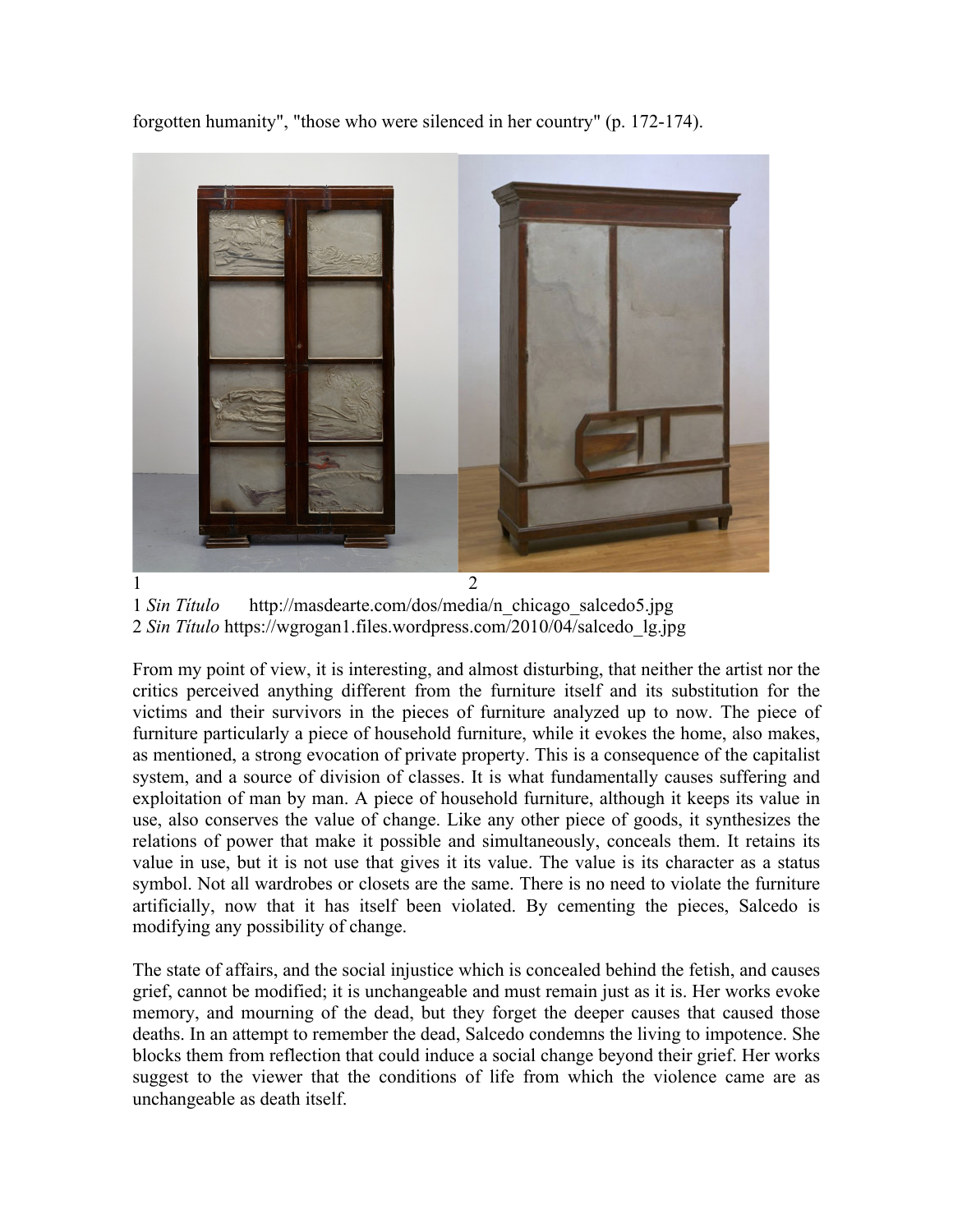In addition, we should note that the interpretation of Salcedo´s sculptures does not seem to ask for an overly complex analysis by the viewer. The outdated pieces of furniture she chooses evoke a human being who, arriving from the past, survives precariously in the present: a memory. If that is a matter of associating that memory with grief and violence; what better way is there than subjecting pieces of furniture to a process which obviously, removes their nature: cement, disfigurement and mutation. The interpretation is simple and effective: the work induces an emotional reaction which in the end seems to converge with the intentions of culture designed for the masses. Art for the masses: emotional, entertaining, and unable to transcend and turn into effective action. Art made-to-measure from Colombia a country uninterested in deep changes that could eradicate social injustice; Art which corresponds to a First World with the remorse to shed a crocodile tear for the disappeared, for those who drowned on the coasts of Europe, for the dead on barriers across the borders; Art that may be help the First World/us to feel better with them/ourselves. To finance an artist who comes from these same peoples whom the First World guiltily wants to keep away from, seems to offer it an adequate level of grief with no consequences. This would seem to be more of a strategy for forgetting the *somebody* rather than remembering him. Not without reason, did one of the critics of Salcedo´s work say with pleasure "(This is) another type of political art (...). It seeks to establish links with humanity instead of laying blame" (Malagón, M. 2010, p. 167).

Although this essay is an advance on research in progress, in conclusion, it seems, so far that while Salcedo´s work arouses emotional reactions in the viewer, it also suggests that the social, political and economic substrates of violence are as unchangeable as death itself. Secondly, given that her work combines symbols relatively easy to read as emotional and un-transcendental "political commitment", it seems to fit in with the capitalist ideology that underpins the international art circuit. All in all and contrary to the primary intentions the artist herself expresses, her work, rather than de-ideologizing, actually is part of and helps to perpetuate capitalist ideology.

It remains for us to analyze whether the same phenomena reappear in Salcedo´s subsequent works and if they do, how and why this sort of "political" art follows historical patterns from which it arises and shows itself unable to turn into effective action.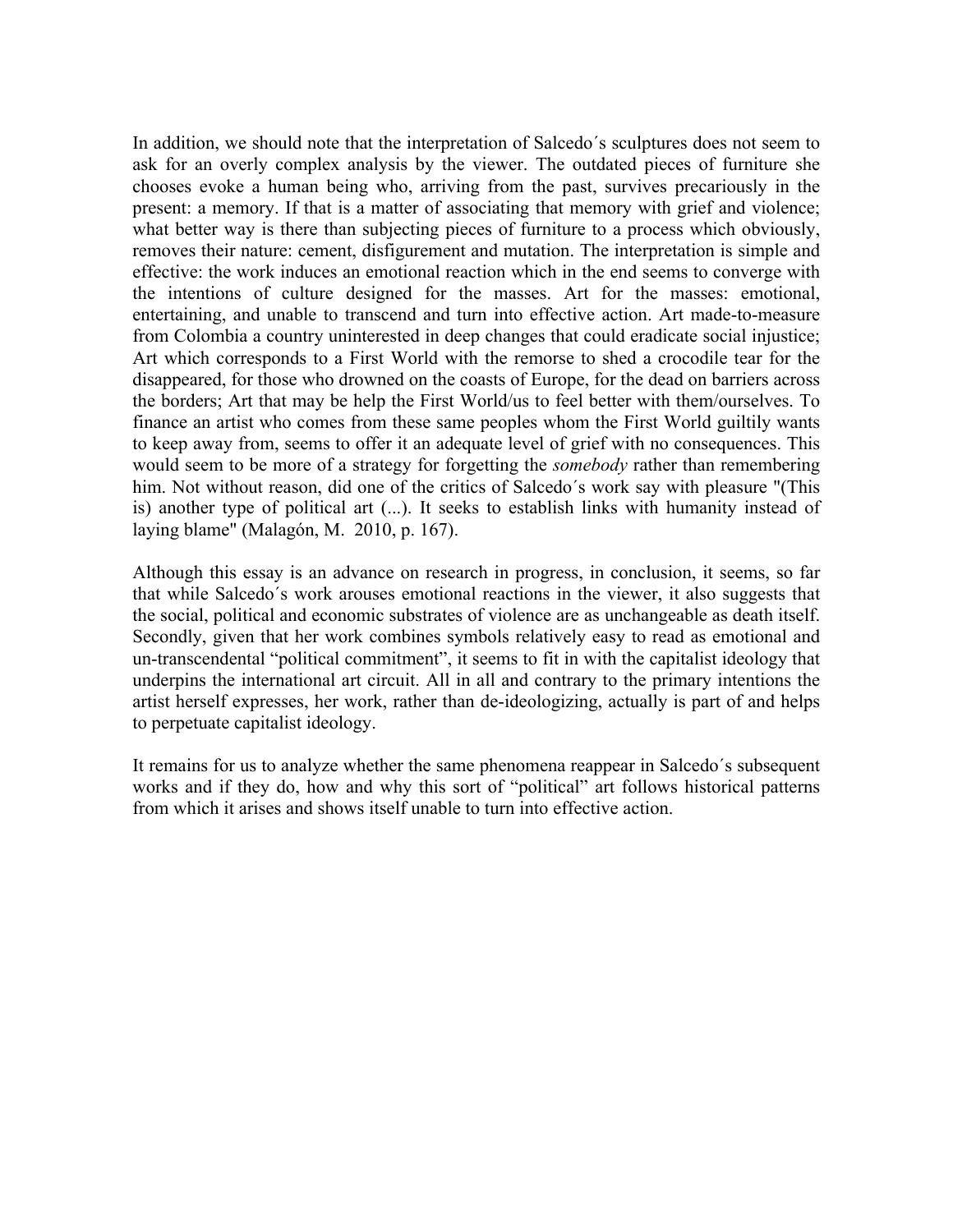## **References**

Aldana, J. (2008). Consolidación del campo teatral bogotano. Del movimiento Nuevo Teatro al teatro contemporáneo. *Revista Colombiana de Sociología*, *30*. Universidad Nacional. Colombia: Bogotá. Retrieved from:

http://www.revistas.unal.edu.co/index.php/recs/article/view/9629

Art21. (n.d.). Doris Salcedo. Retrieved from: http://www.art21.org/artists/doris-salcedo

Barson. A. (2004). Unland: The Place of Testimony. Tate. Papers, 1.Retrieved from: http://www.tate.org.uk/research/publications/tate-papers/01/unland-the-place-of-testimony

Brecth, B. (1972). *La Política en el Teatro*. Buenos Aires, Argentina: Editorial Alfa.

Buenaventura, E. (n.d). *Brecht y el nuevo teatro*. Cali, Colombia: Manuscript. TEC.

Cotter, H., & Smith, R. (2015, Dec 09). The Best in Art of 2015. Retrieved from: http://www.nytimes.com/interactive/2015/12/09/arts/design/best-art-2015.html

Diario El País. (2010, May 05). La escultora colombiana Doris Salcedo, Premio Velázquez de Artes Plásticas 2010. Retrieved from: http://cultura.elpais.com/cultura/2010/05/05/actualidad/1273010404\_850215.html

El Espectador. (2010, May 07). Doris Salcedo y el contenido de la forma. Retrieved from: http://www.elespectador.com/articulo202090-doris-salcedo-y-el-contenido-de-forma

El Tiempo. (2007, April 14). Retrato de Doris Salcedo, la artista plástica colombiana más destacada del momento. Retrieved from: http://www.eltiempo.com/archivo/documento/CMS-3515067

Farago, J. (2015, July 10). Doris Salcedo review – an artist in mourning for the disappeared. *The Guardian.* Retrieved from:

http://www.theguardian.com/artanddesign/2015/jul/10/doris-salcedo-review-artist-inmourning

García, S. (1989). *Teoría y práctica del teatro*. Bogotá, Colombia: Ediciones La Candelaria. Retrieved from:

http://www.banrepcultural.org/blaavirtual/todaslasartes/tea/indice.htm

Granberry, M. (2015, Sep 30). Bold and political, Colombian artist Doris Salcedo captures the Inaugural Nasher Prize for Sculpture. *The Dallas Morning News*. Retrieved from:

http://artsblog.dallasnews.com/2015/09/colombian-artist-doris-salcedo-captures-theinaugural-nasher-prize-for-sculpture.html/4

Herzog, H-M. (2004). Doris Salcedo. *Cantos Cuentos Colombianos - Contemporary Colombian Art*. Zurich: Daros-Latinoamérica, 141-172. Retrieved from: